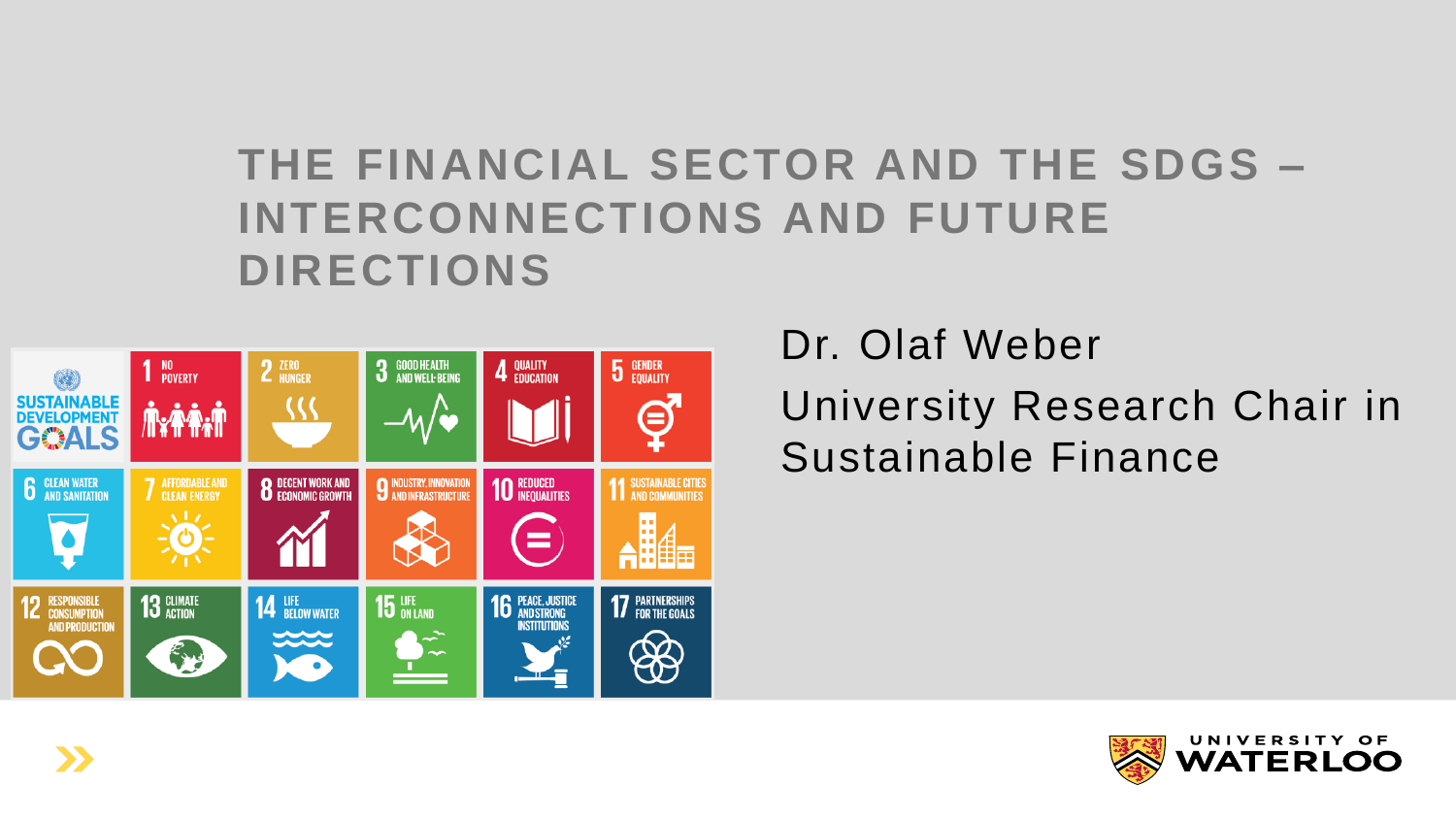| Unsustainable<br>finance?                            | Poverty                                       | $\overline{2}$<br>Hunger                          | $\overline{3}$<br>Poor health and<br>stress                                | $\overline{4}$<br>Poor education                         | 5<br>Gender<br>inequality                        |
|------------------------------------------------------|-----------------------------------------------|---------------------------------------------------|----------------------------------------------------------------------------|----------------------------------------------------------|--------------------------------------------------|
| 6<br>Water<br>pollution, bad<br>sanitation           | 7<br><b>Expensive and</b><br>dirty energy     | 8<br>Precarious work<br>and economic<br>recession | 9<br><b>Declining real</b><br>economy,<br>innovation and<br>infrastructure | 10<br>Increasing<br>inequalities                         | 11<br>Unsustainable<br>cities and<br>communities |
| 12<br>Irresponsible<br>consumption<br>and production | 13<br>Climate chaos<br>and extreme<br>weather | 14<br>Dead oceans,<br>lakes and rivers            | 15<br>Declined life on<br>land                                             | 16<br>Conflict,<br>injustice and<br>weak<br>institutions | 17<br>Disagreement<br>on the goals               |

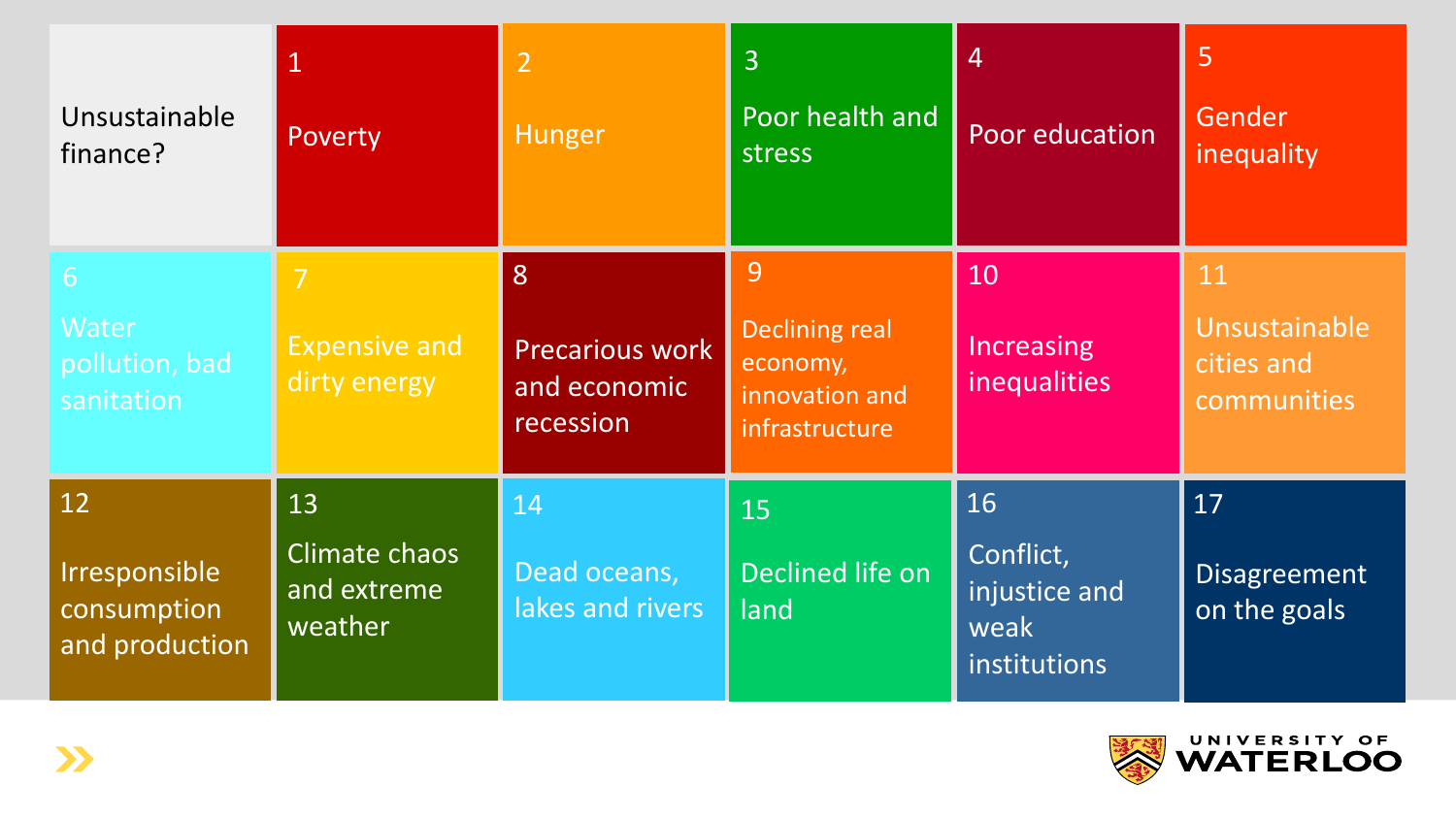



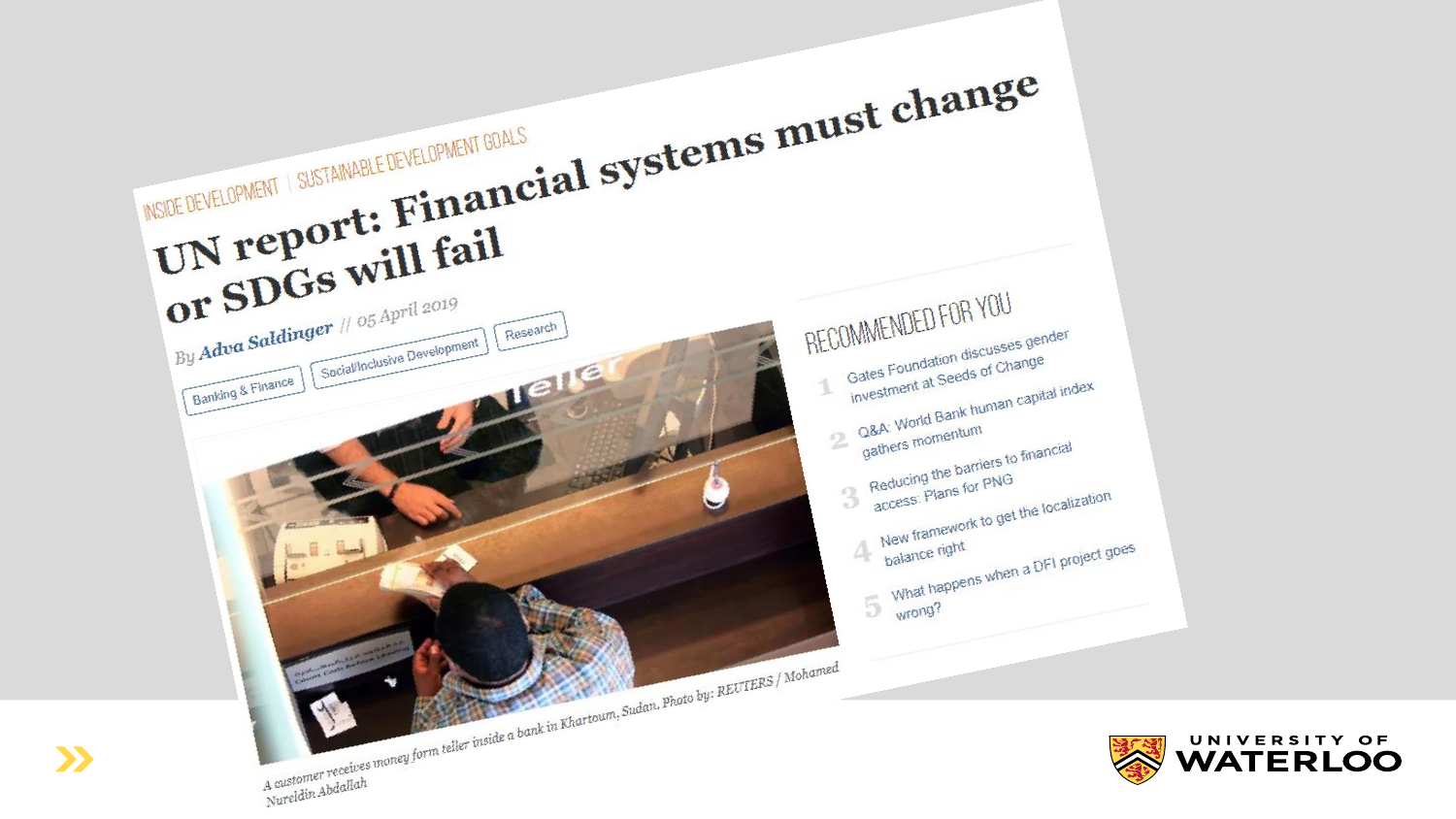## **FROM THE REPORT**

- 1. Multilateral institutions need to adapt and reform, and strengthen collective action in support of sustainable development
- 2. Remaking of global financial architecture: sovereign debt, international tax norms, international trade system
- 3. Creating national financing frameworks to support national development plans
- 4. Shifting to a more long-term way of thinking by all, including the private sector
- 5. Regulatory frameworks to address risks from and opportunities of technology
- 6. Not to invest will impact everyone, including the financial industry

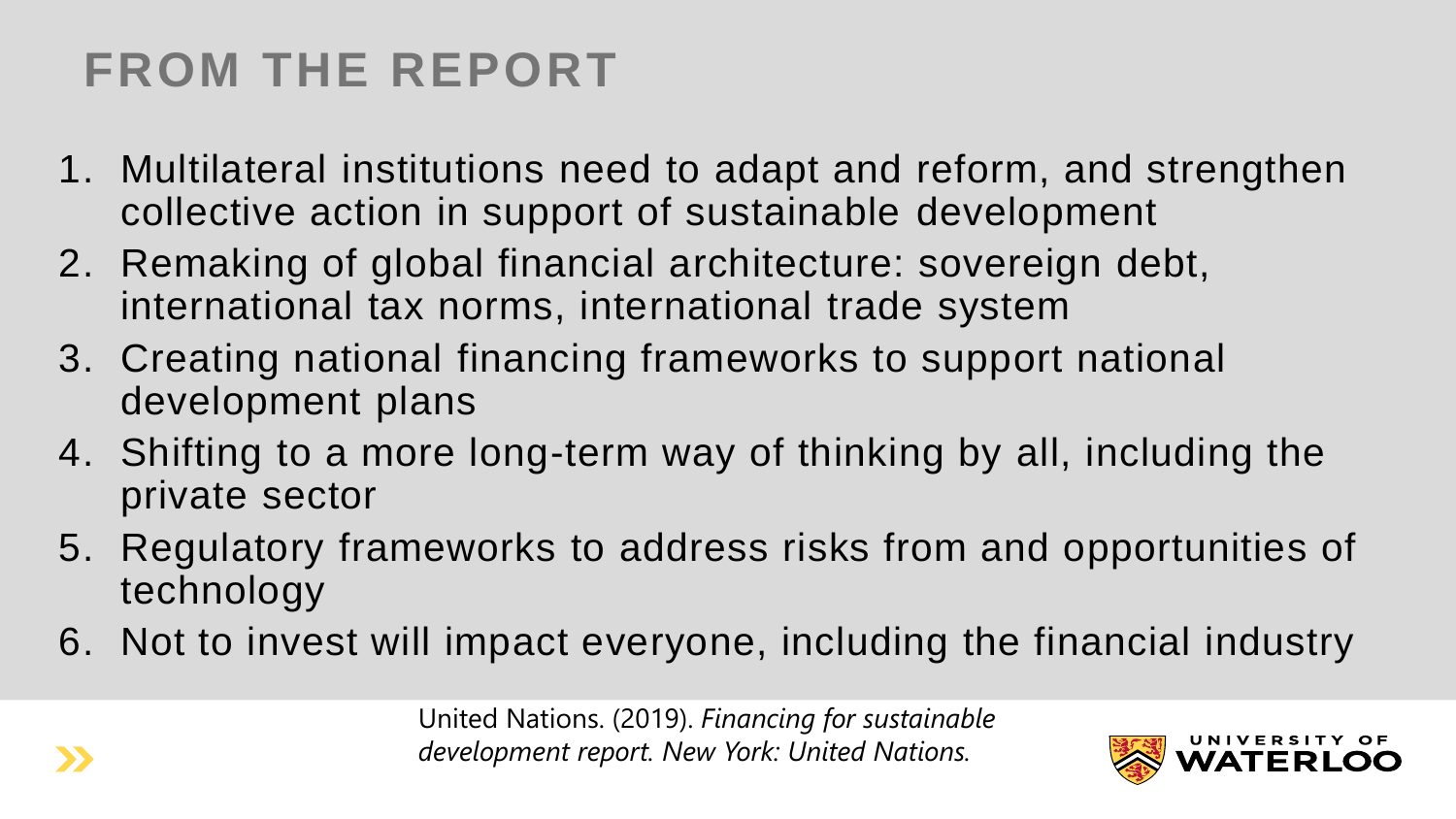#### **FINANCING GAP**

- \$2.5 trillion for developing countries (UNCTAD, 2015)
- \$5 to \$7 trillion needed annually until 2030
- Governments to provide 50 to 80 % (Niculescu, 2017)
- Value of global financial assets: \$290 trillion (du Toit, Aniket Shah \$ Wilson, 2017)
- ODA 2016: \$142.6 billion
- Private sector FDI: \$523 billion
- Funds to least-developed countries are in decline: \$18 billion for 31 countries in 2016 (Niculescu, 2017)
- Countries have to develop bankable projects and good governance

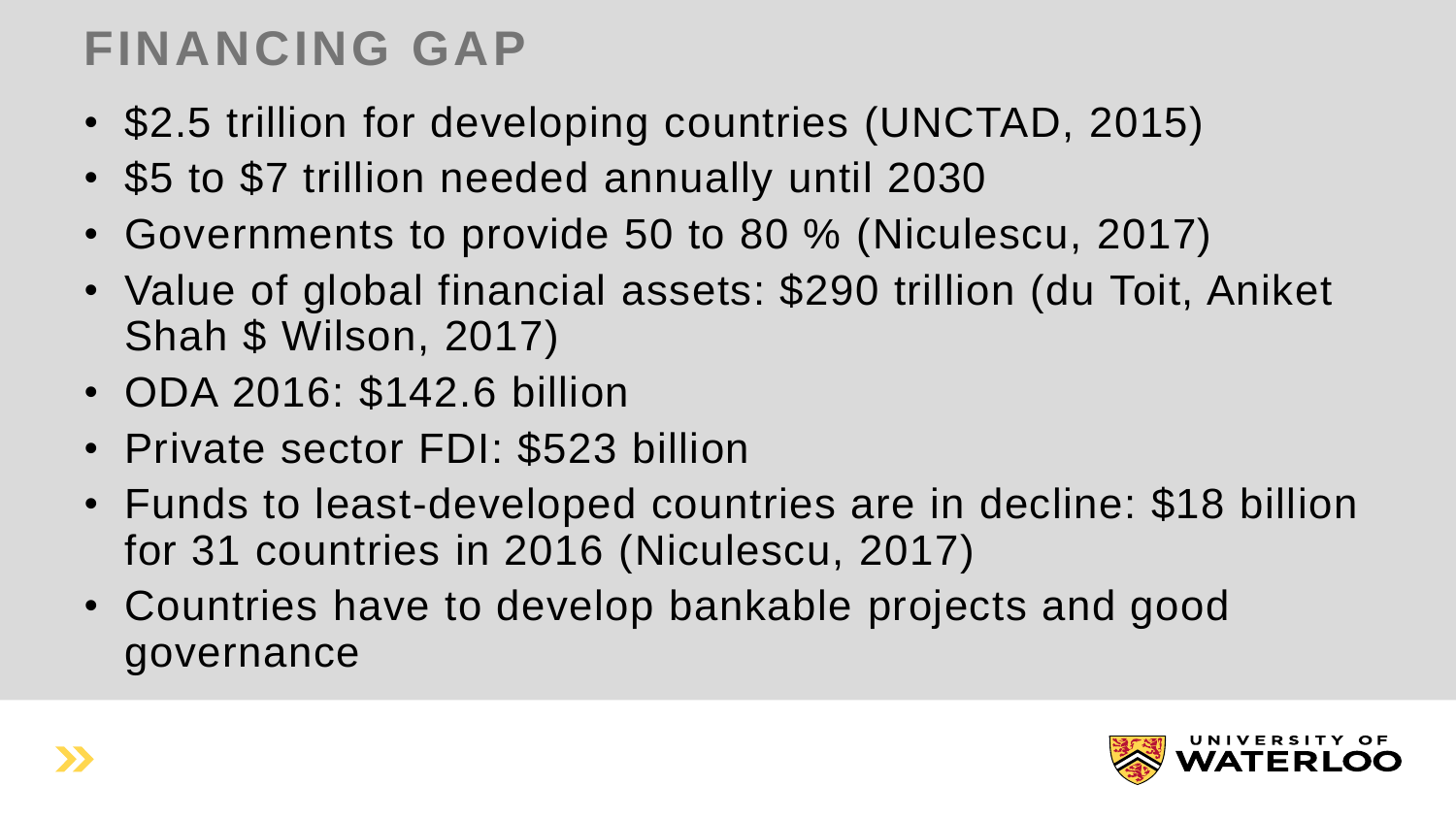## **WHICH SDGS ARE FAVOURED BY INDUSTRY (PWC, 2018)?**

• Prioritized goals by all industries



• Prioritized goals by financial industry



• Citizen priorities



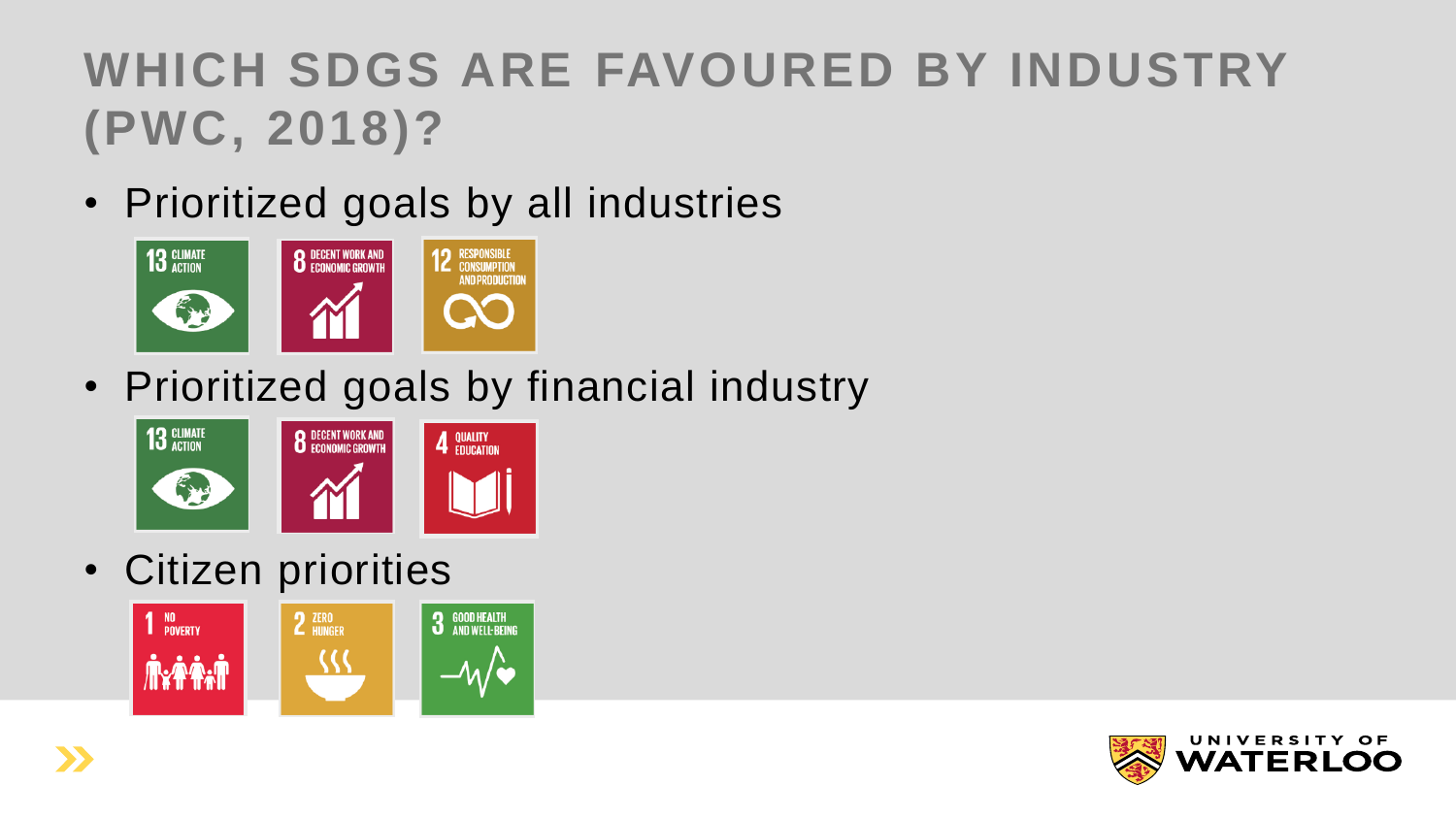## **REGULATIONS AND VOLUNTARY CODES OF CONDUCTS ADDRESSING SUSTAINABILITY**

- Regulations
	- China
	- $v$  EU
	- » Bangladesh
	- » Brazil
	- » Nigeria
- Codes of Conduct
	- UNEPFI
	- Equator Principles
	- UN Principles for Responsible Investment
	- Global Alliance for Banking on Values
	- » Impact Investing and Reporting Standards

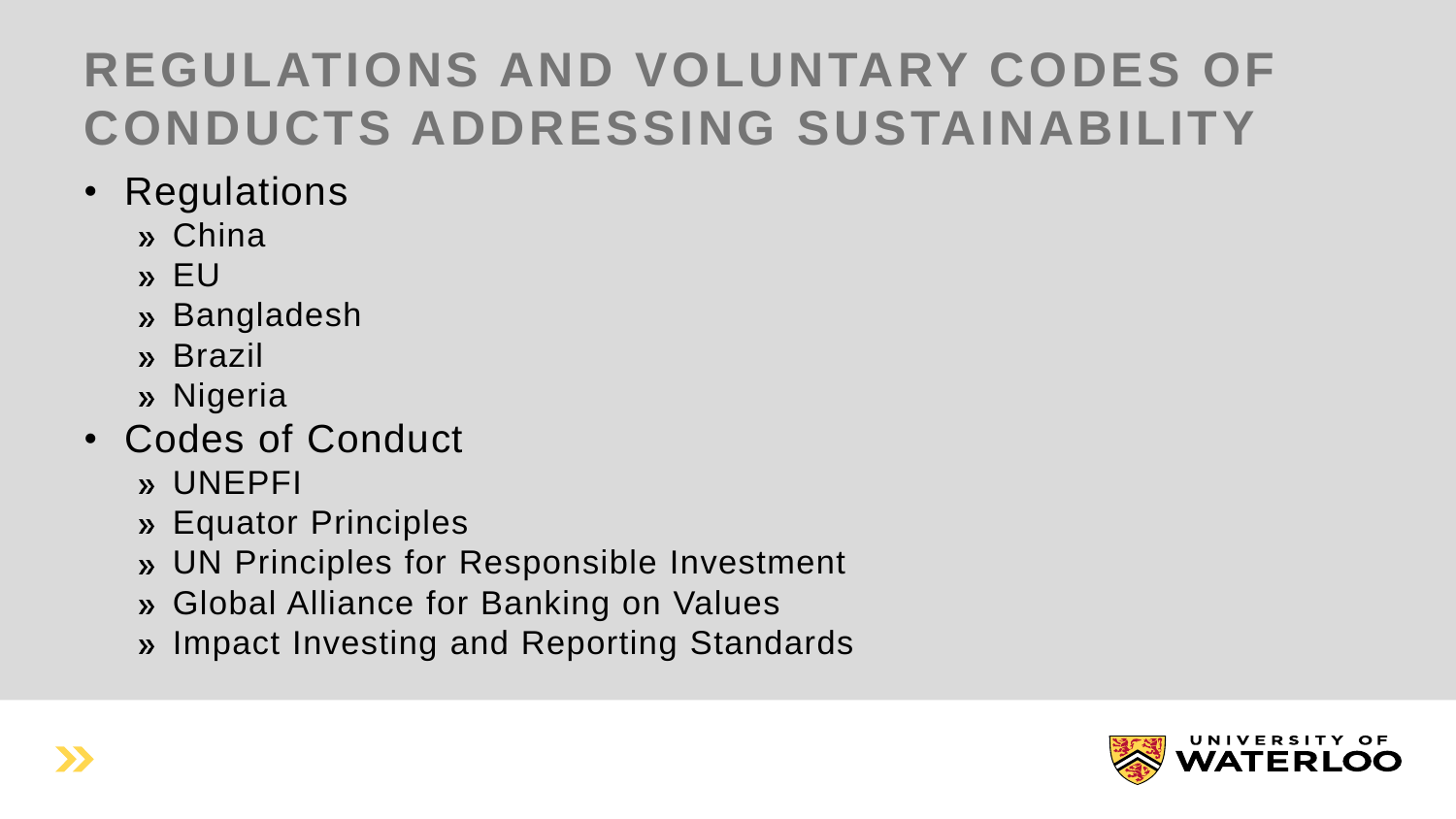# **CHINA: GREEN CREDIT POLICY (2012)**

• Goal

Increase of green credit portfolio and decrease of polluting portfolio

#### • Governance

- Key performance indicators as part of the annual reporting to the regulator
- Outcome

Lower non-performing loan ratio for green credit (Cui, Geobey, Weber, & Lin, 2018)

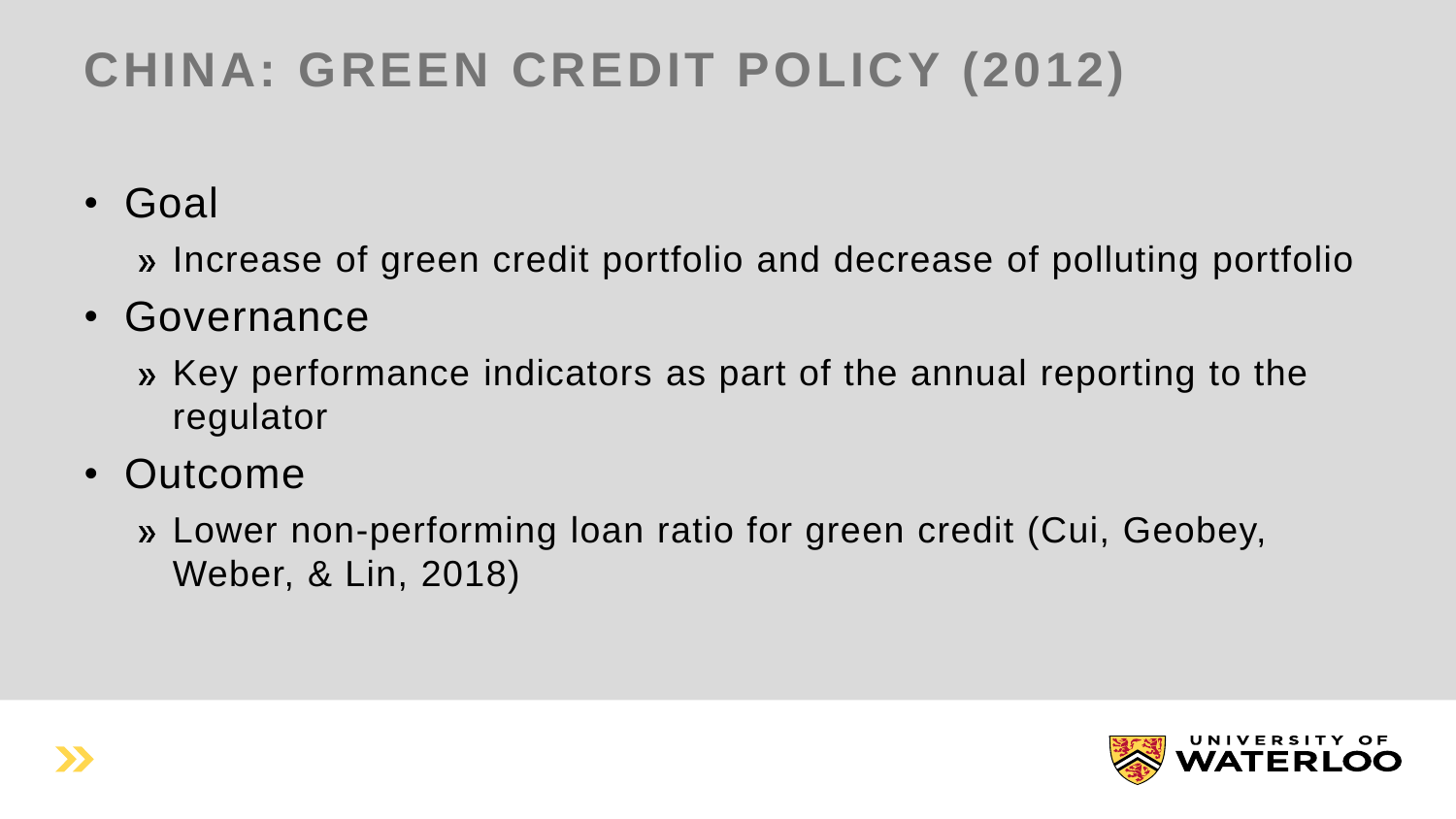## **BANGLADESH: ENVIRONMENTAL RISK MANAGEMENT GUIDELINES**

• Goal

Protection of banks from financial risks and reduction of environmental impacts

- Governance
	- » Bangladesh bank offers tools and reduced interest rates
- Outcome
	- » Improvement of credit risk assessment validity through adding environmental and social criteria (Weber, Hoque, & Islam, 2015)

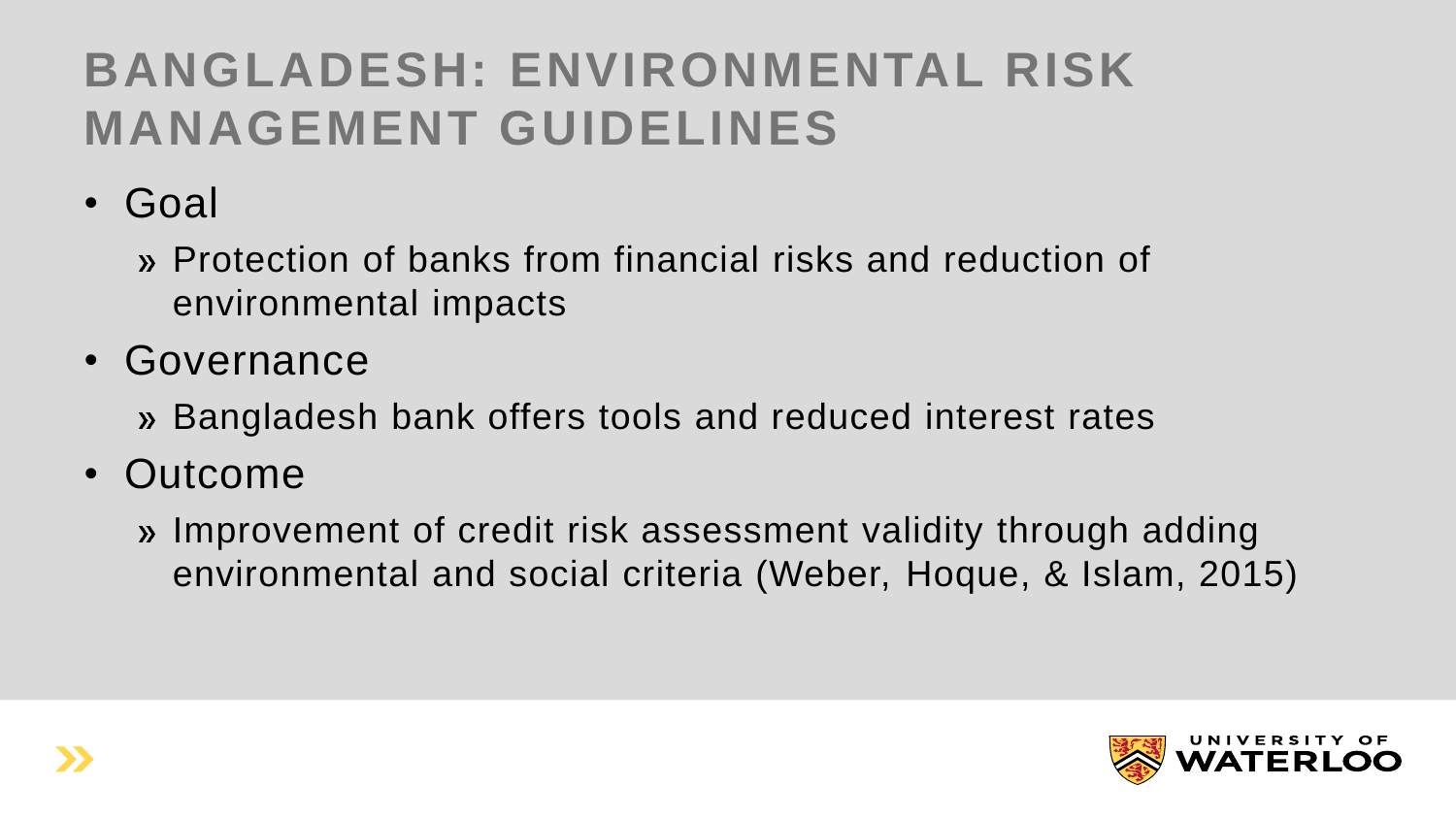#### **EU: HIGH LEVEL EXPERT GROUP ON SUSTAINABLE FINANCE**

- Goal
	- » "steer the flow of capital towards sustainable investments
	- » identify steps that financial institutions and supervisors should take to protect the financial system from sustainability risks"
	- establishing an EU sustainability taxonomy, starting with climate mitigation, to define areas where investments are needed most
- Governance
	- » European Commission
- Outcome
	- » No results yet

EU High Level Expert Group in Sustainable Finance. (2018). *Financing a sustainable European economy. Brussels, Belgium: European Commission.*

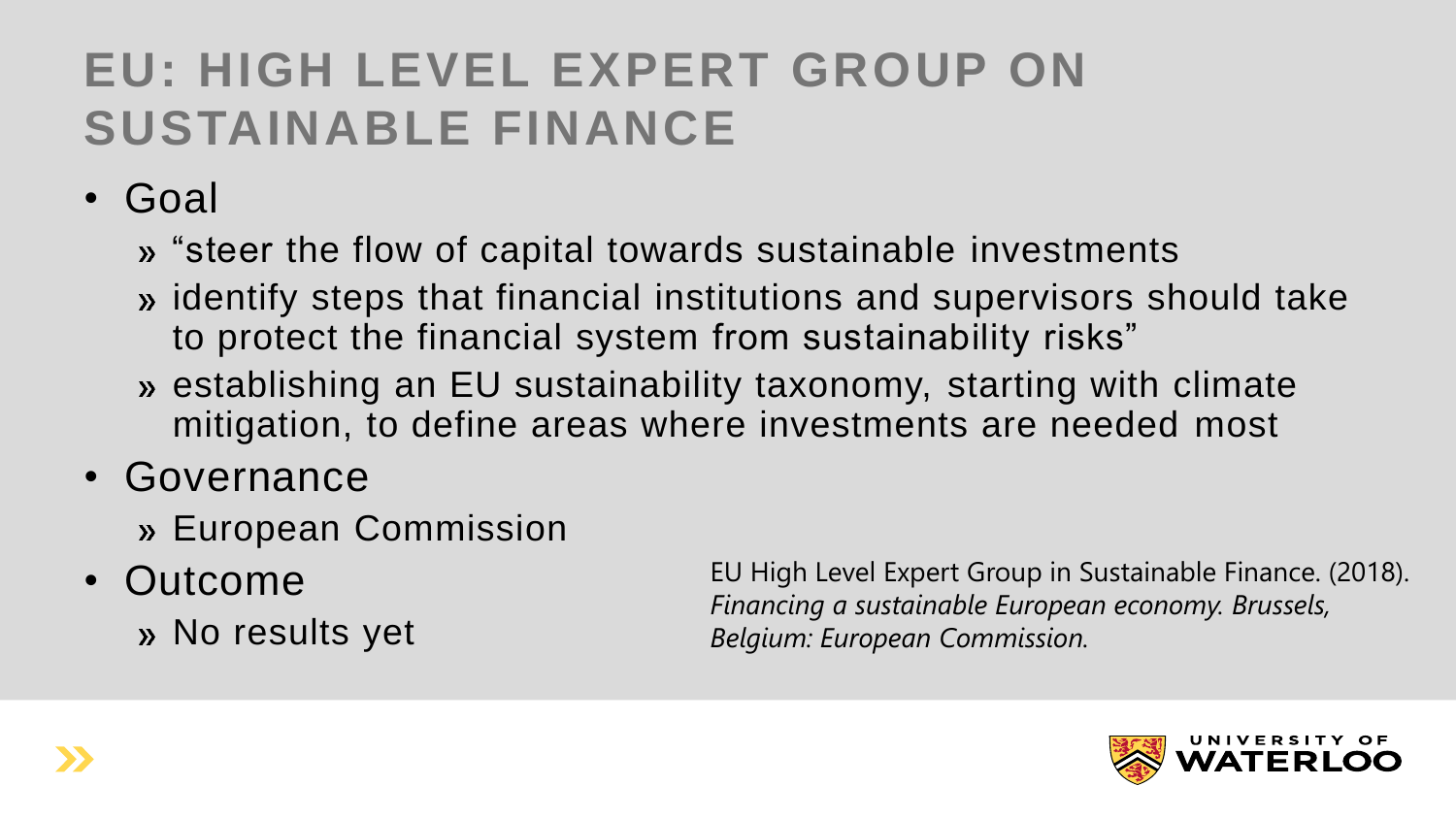#### **OTHER CENTRAL BANK AND MULTILATERAL REGULATOR ACTIVITIES**

- Bank of England
	- Ongoing work to assess and respond to climate-related financial risks
- Bank of Canada

» Investigate how climate change will affect the country's economy

• Dutch Central Bank

Water risks in the Dutch financial industry

• FSB

Task force for Climate-related Financial Disclosure

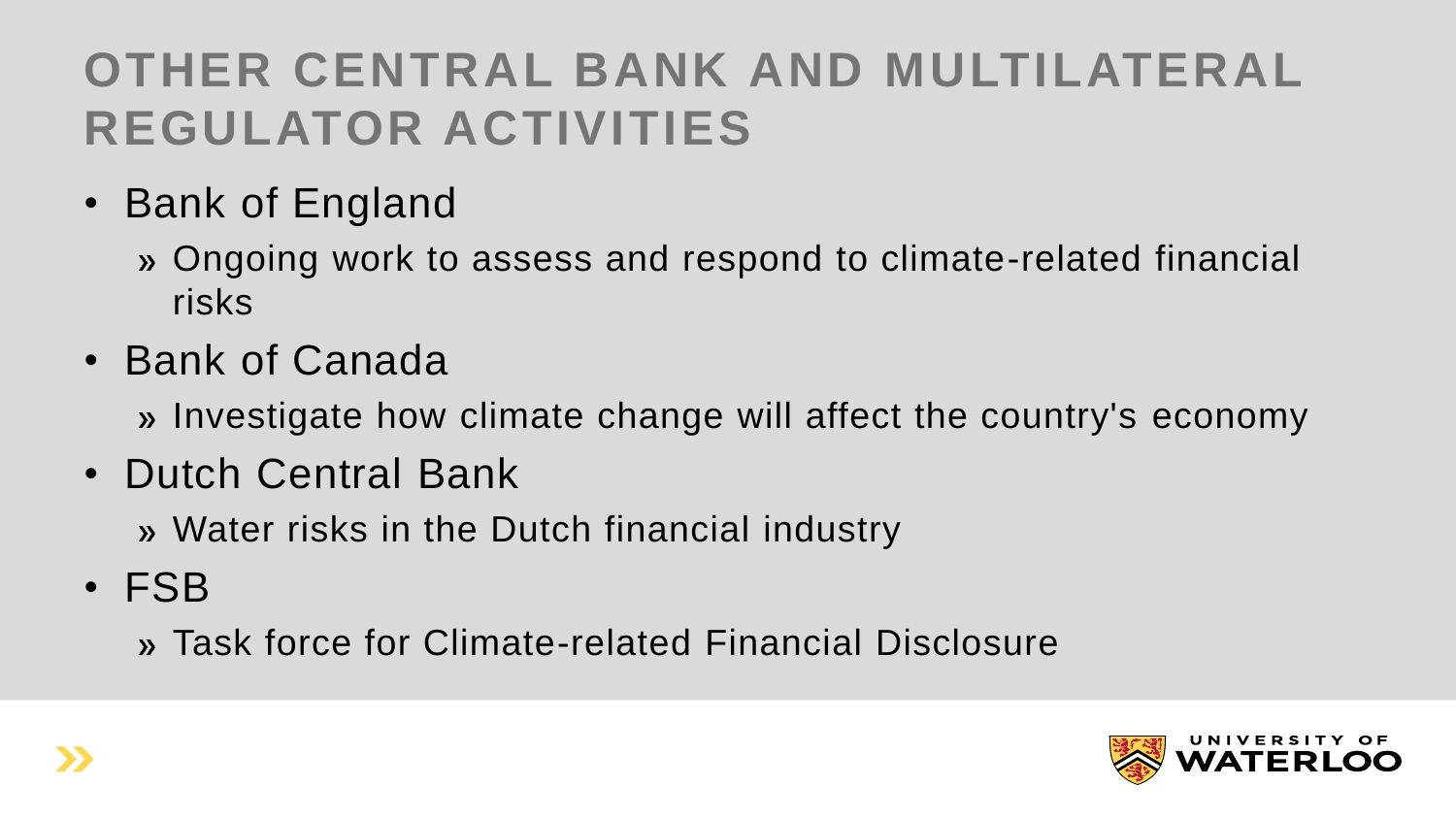#### **VOLUNTARY CODES OF CONDUCT**

| <b>Name</b>                    | N    | <b>Industries</b>     | <b>Main focus</b>                                                |
|--------------------------------|------|-----------------------|------------------------------------------------------------------|
| <b>United Nations</b>          | 213  | Banks, insurance      | Promoting sustainable finance, understand environmental          |
| <b>Environment Program</b>     |      | companies, investors  | challenges for the financial sector, promoting financial sector  |
| <b>Finance Initiative</b>      |      |                       | integration into sustainability policies and discussions         |
| (UNEPFI)                       |      |                       |                                                                  |
| <b>Equator Principles (EP)</b> | 88   | Public and private    | Determining, assessing, and managing environmental and social    |
|                                |      | project financiers    | risk in projects and providing a minimum standard for due        |
|                                |      |                       | diligence to support responsible risk decision making            |
| <b>United Nations</b>          | 1500 | Assets managers,      | Understanding the investment implications of environmental,      |
| <b>Principles for</b>          |      | investment managers,  | social and governance (ESG) factors and supporting its investor  |
| Responsible                    |      | service providers     | signatories in incorporating these factors into their investment |
| <b>Investment (UNPRI)</b>      |      |                       | and ownership decisions                                          |
| <b>Global Alliance for</b>     | 38   | Social banks, credit  | Using finance to deliver sustainable economic, social, and       |
| <b>Banking on Values</b>       |      | unions, microfinance, | environmental development                                        |
| (GABV)                         |      | community banks       |                                                                  |
| <b>Impact Reporting and</b>    | 246  | Asset owners, asset   | Providing a catalog of generally accepted performance metrics to |
| <b>Investment Standards</b>    |      | managers, service     | measure social, environmental, and financial success, evaluate   |
|                                |      | providers             | deals, and grow the credibility of the impact investing industry |

Weber, O. (2018). Financial Sector Sustainability Regulations and Voluntary Codes of Conduct: Do They Help to Create a More Sustainable Financial System? In T. Walker, S. D. Kibsey, & R. Crichton (Eds.), *Designing a Sustainable Financial System: Development Goals and Socio-Ecological Responsibility (pp. 383-404). Cham: Springer International Publishing.*

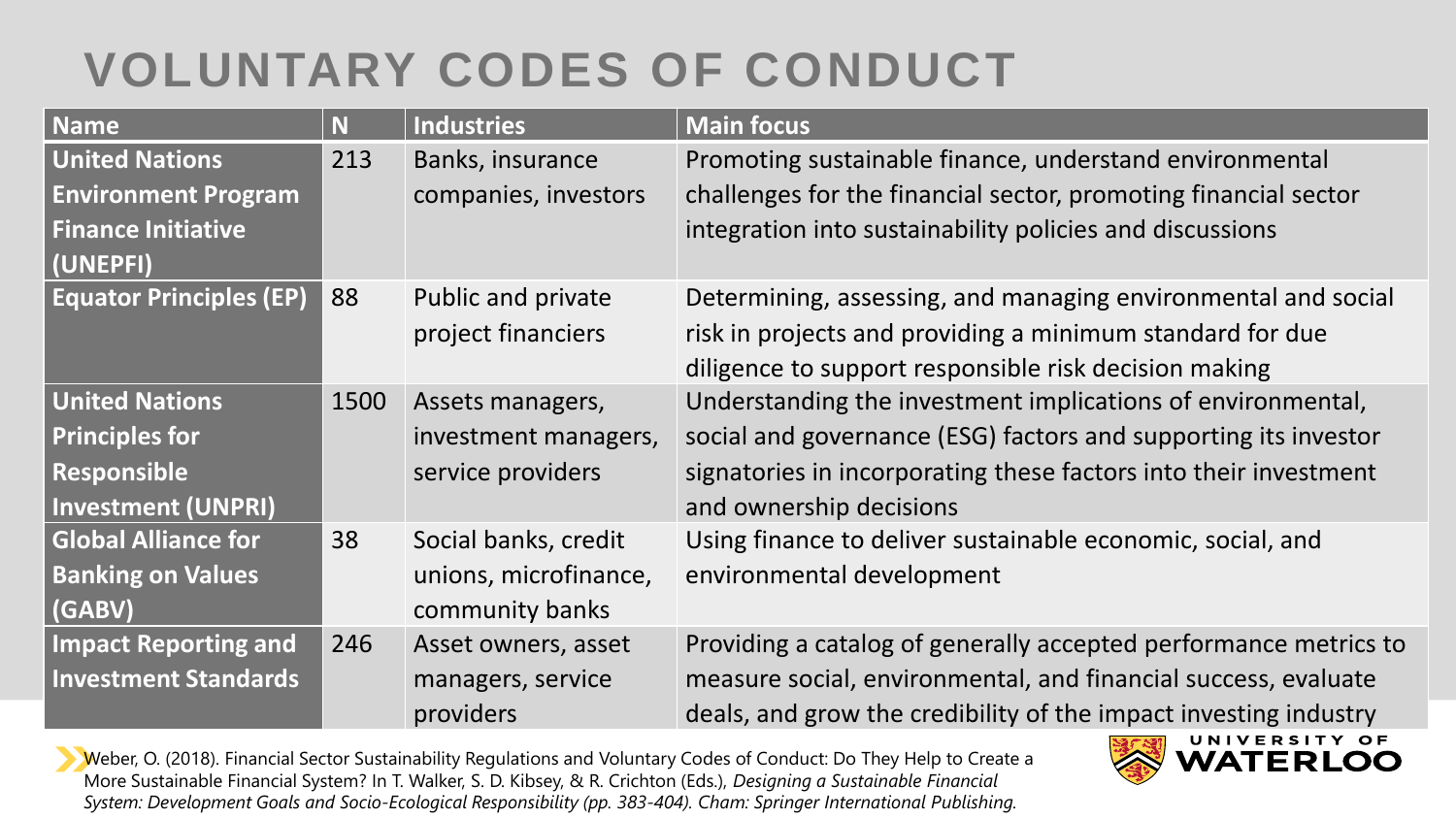## **SUSTAINABLE ACCOUNTING STANDARDS BOARD (SASB)**

- US based
- Identify, manage and report on the sustainability topics that matter most to their investors (www.sasb.org)
- Set of sustainability key performance indicators
- Materiality for investors
- Transparency and standardization of risks and opportunities



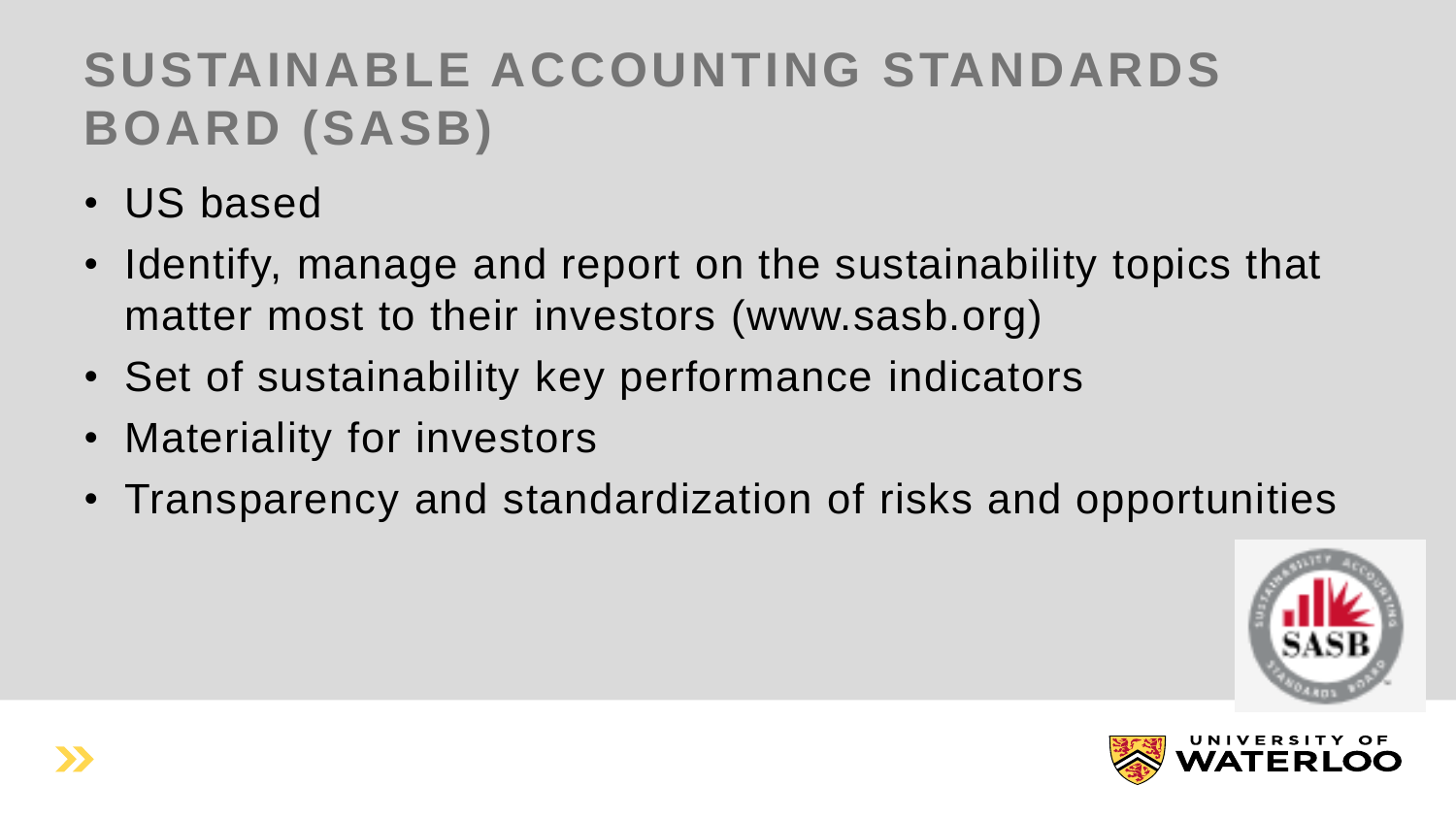#### **CONCLUSIONS: TWO WAYS TO SUPPORT THE SDGS**

- Reduce financing for what prevents to achieve the goals
	- SDG 3: Unhealthy food
	- » SDG 8: Precarious jobs
	- SDG 13: Fossil fuels
- Increase financing for what helps to achieve the goals
	- » SDG 4: Schools and teachers
	- SDG 9: Sustainable innovation and infrastructure
	- » SDG 12: Circular economy

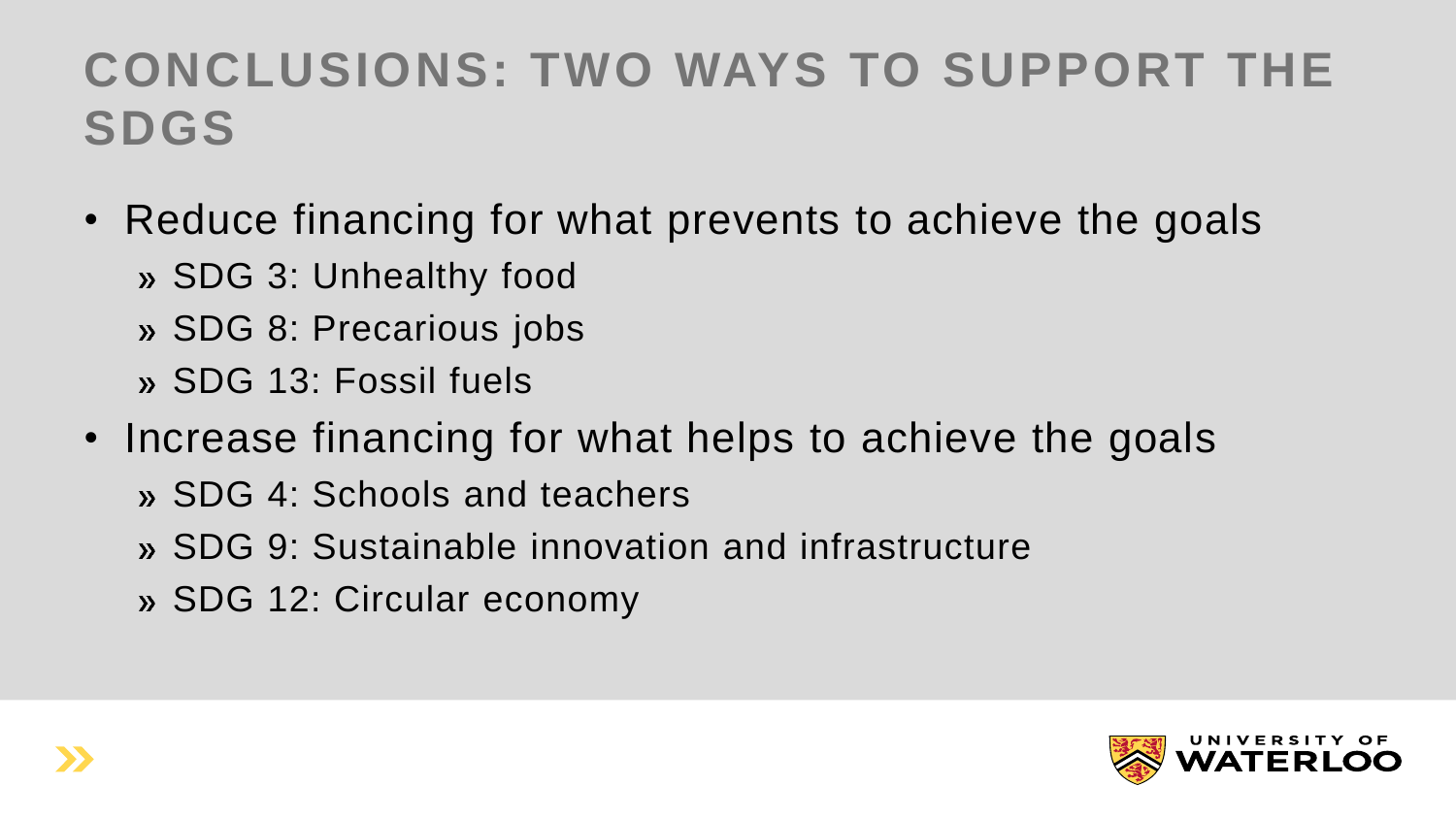#### **CONCLUSIONS: REGULATORS**

- Regulators
	- Integrate sustainability indicators into financial regulation to address sustainable development and financial stability
	- Analyze the connection between (non-)sustainable finance and financial risk
	- Implement guidelines how to address the SDGs, do not only focus on risks
	- Collaborations between financial regulators and other governing bodies that address environmental and social issues

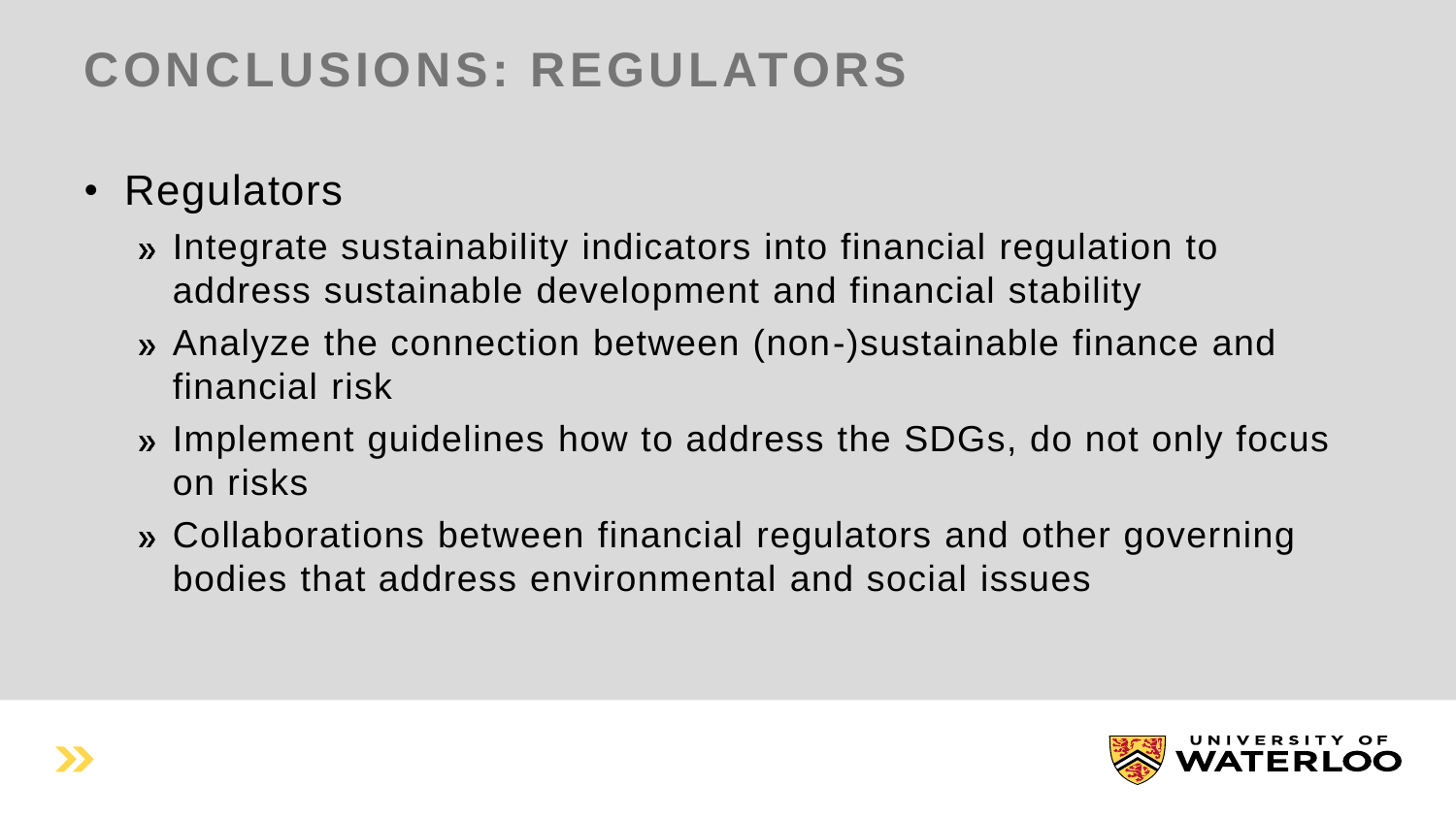#### **CONCLUSIONS: VOLUNTARY CODES OF CONDUCT**

- Add positive impact approaches to risk mitigating approaches
- Introduce benchmarking including sanctions
- Develop guidelines and policies about Dos and Don't's with regard to the SDGs

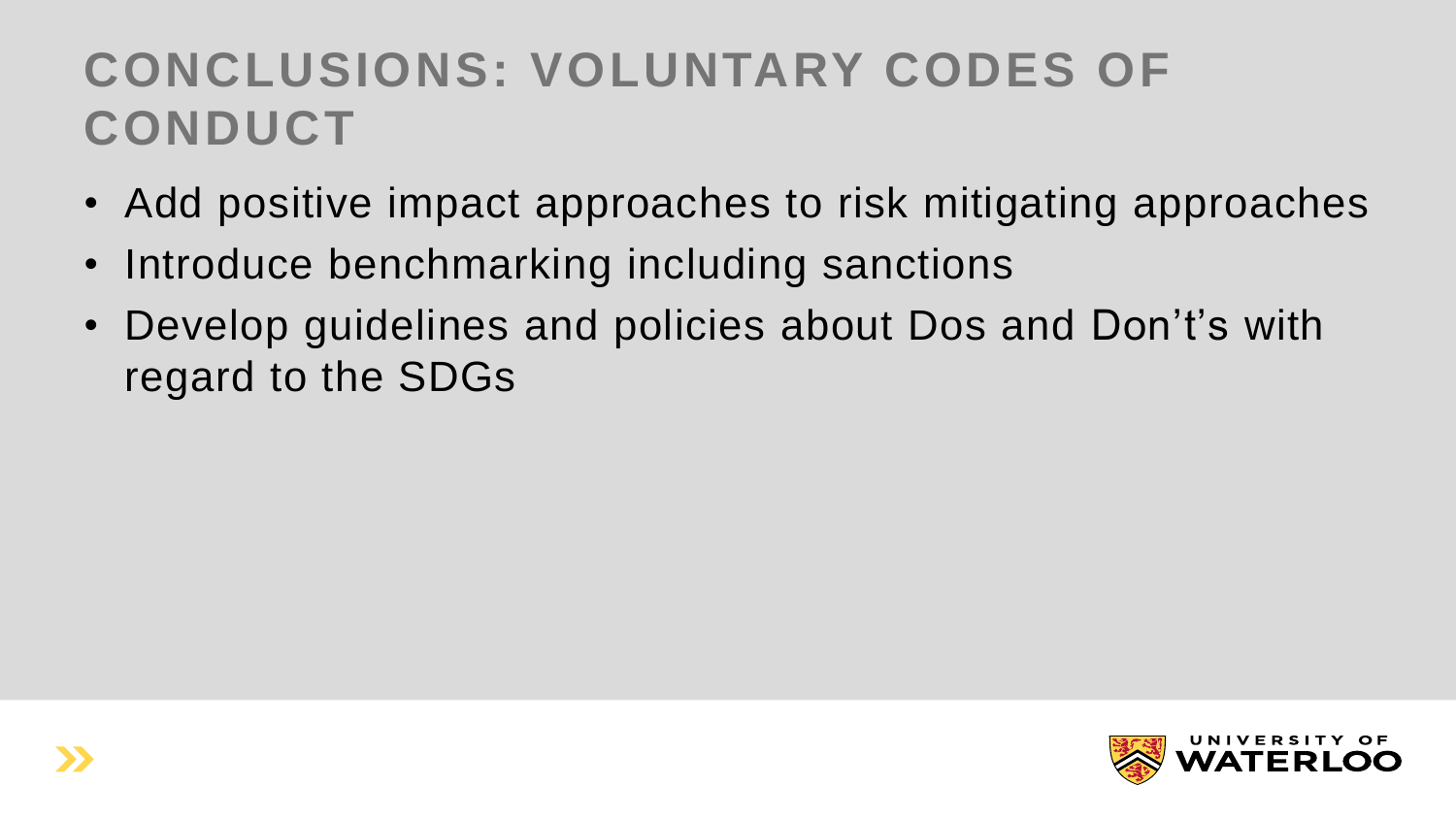## **FINAL CONCLUSIONS**

- Addressing the SDG is not a 'nice to do', it is necessary to avoid future negative consequences for society and the financial industry
- Today we have many opportunities, if we do not take them, the future will bring mainly risks
- From the business case of sustainability to the sustainability case of business

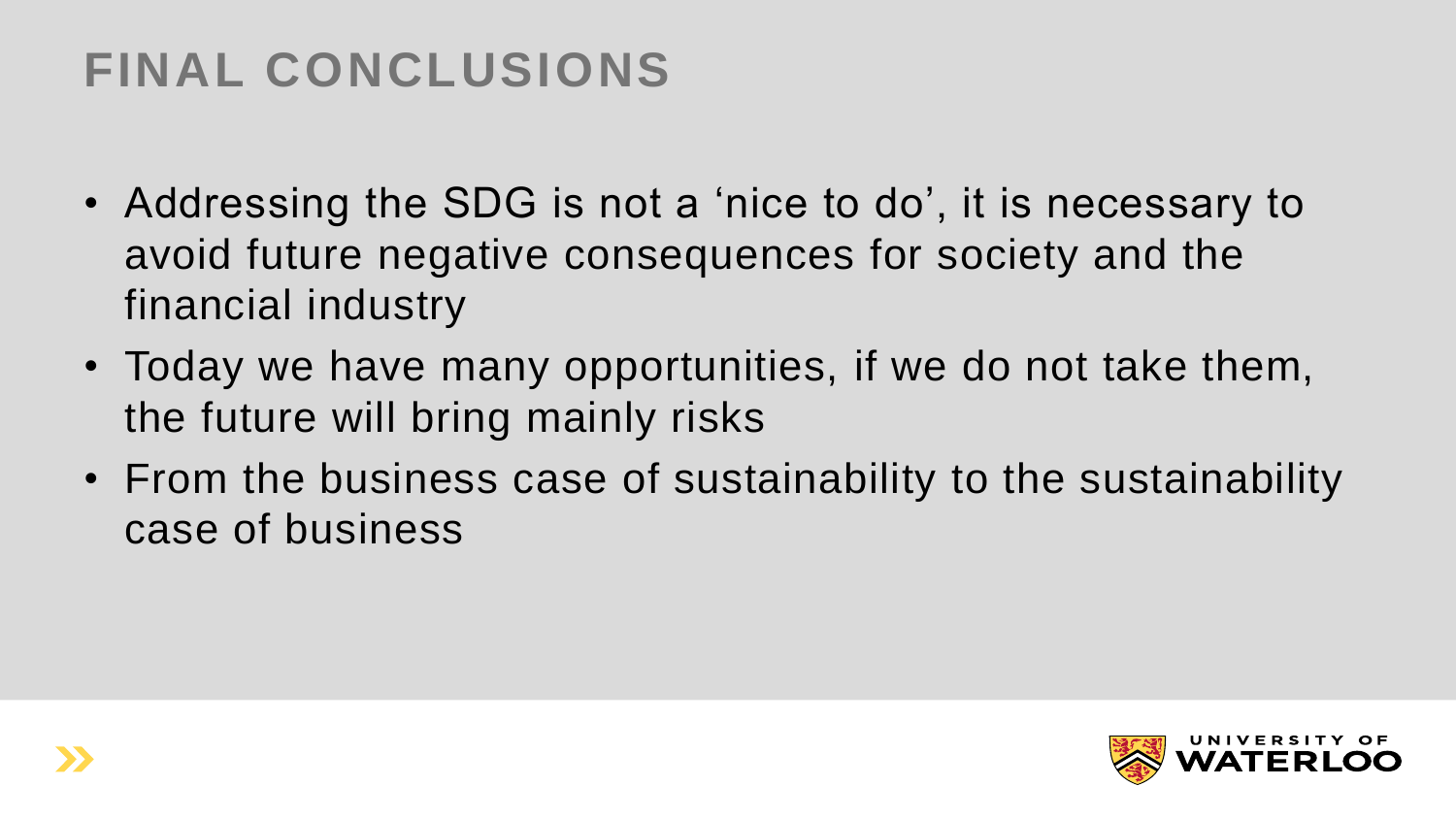

#### **THANK YOU!**

#### oweber@uwaterloo.ca

Managing the Social and Environmental **Impact of Financial Institutions** 

**OLAF WEBER and BLAIR FELTMATE** 

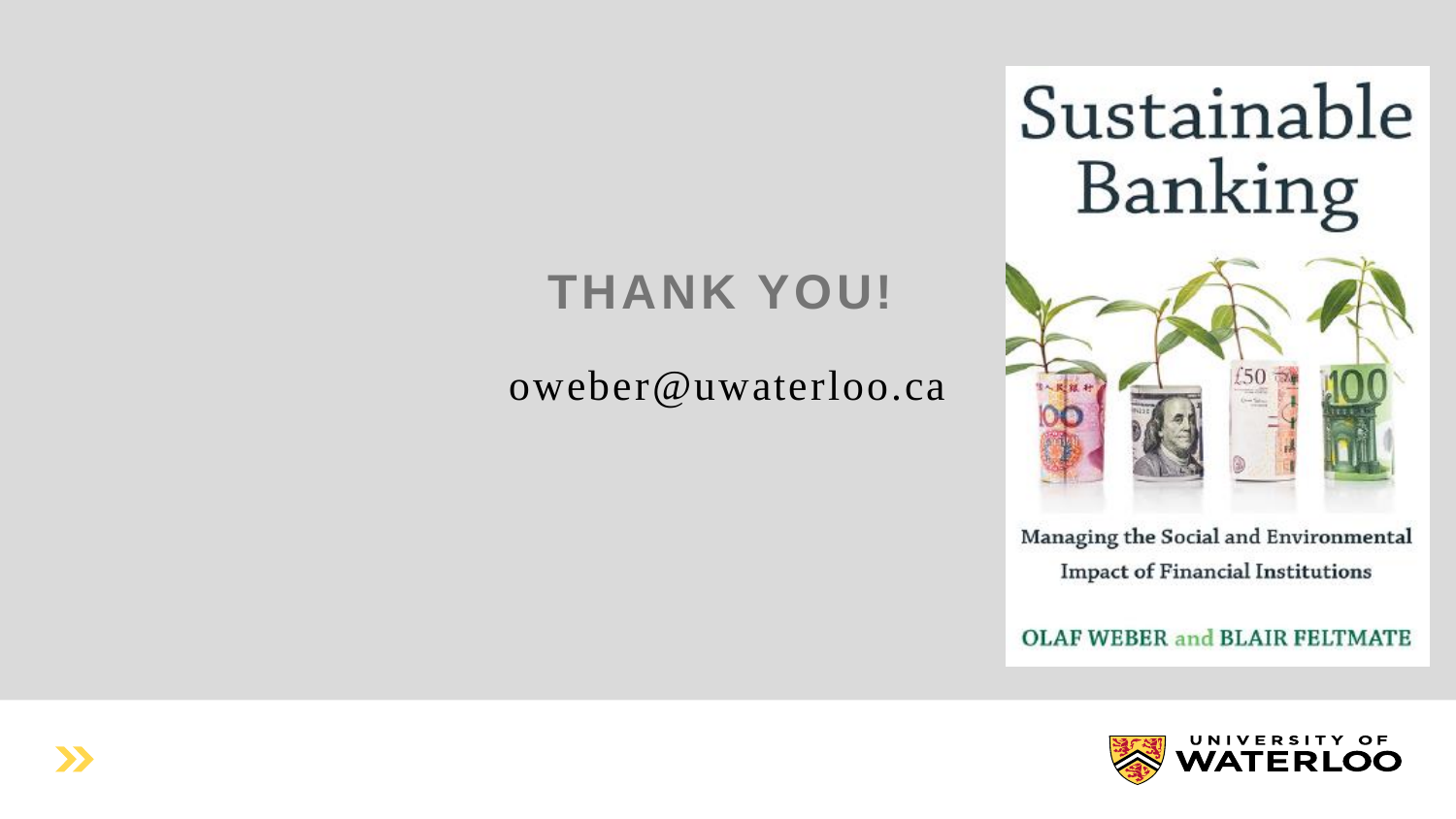## **THE SDG VS THE MILLENNIUM DEVELOPMENT GOALS (MD)**

- MD: Development Issues
	- Poverty, hunger, education, gender equality, child mortality, maternal health, global diseases
- Problem
	- Development and the environment are connected
	- » Development might have a negative impact on environmental sustainability and vice versa
- SDG: Combining major social and environmental goals » Protecting the life-support systems necessary for sustainable development

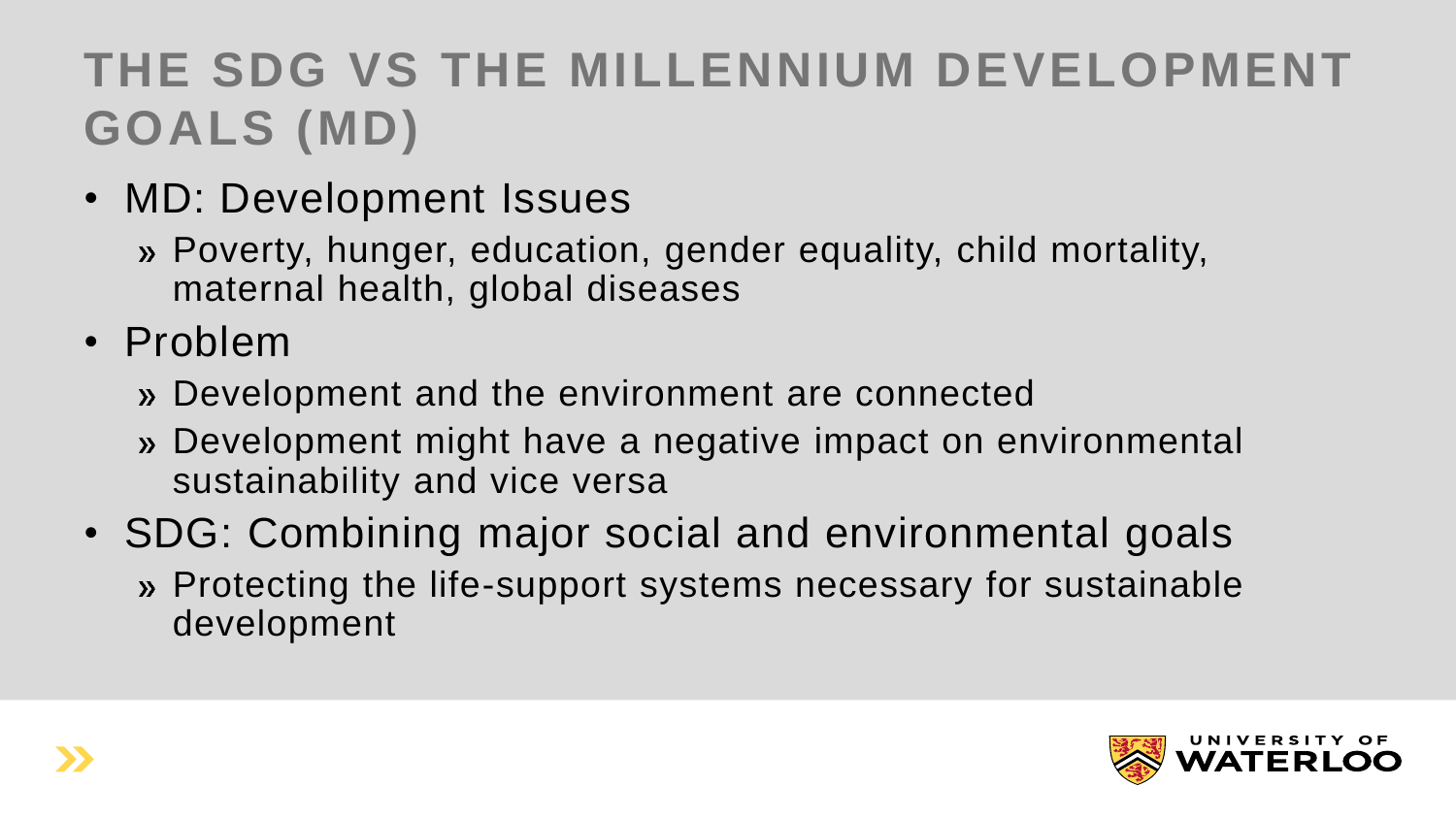#### **NEW DEFINITION OF SUSTAINABLE DEVELOPMENT**

• Development that meets the need of the present, while safeguarding Earth's life-support systems on which the welfare of current and future generations depend.